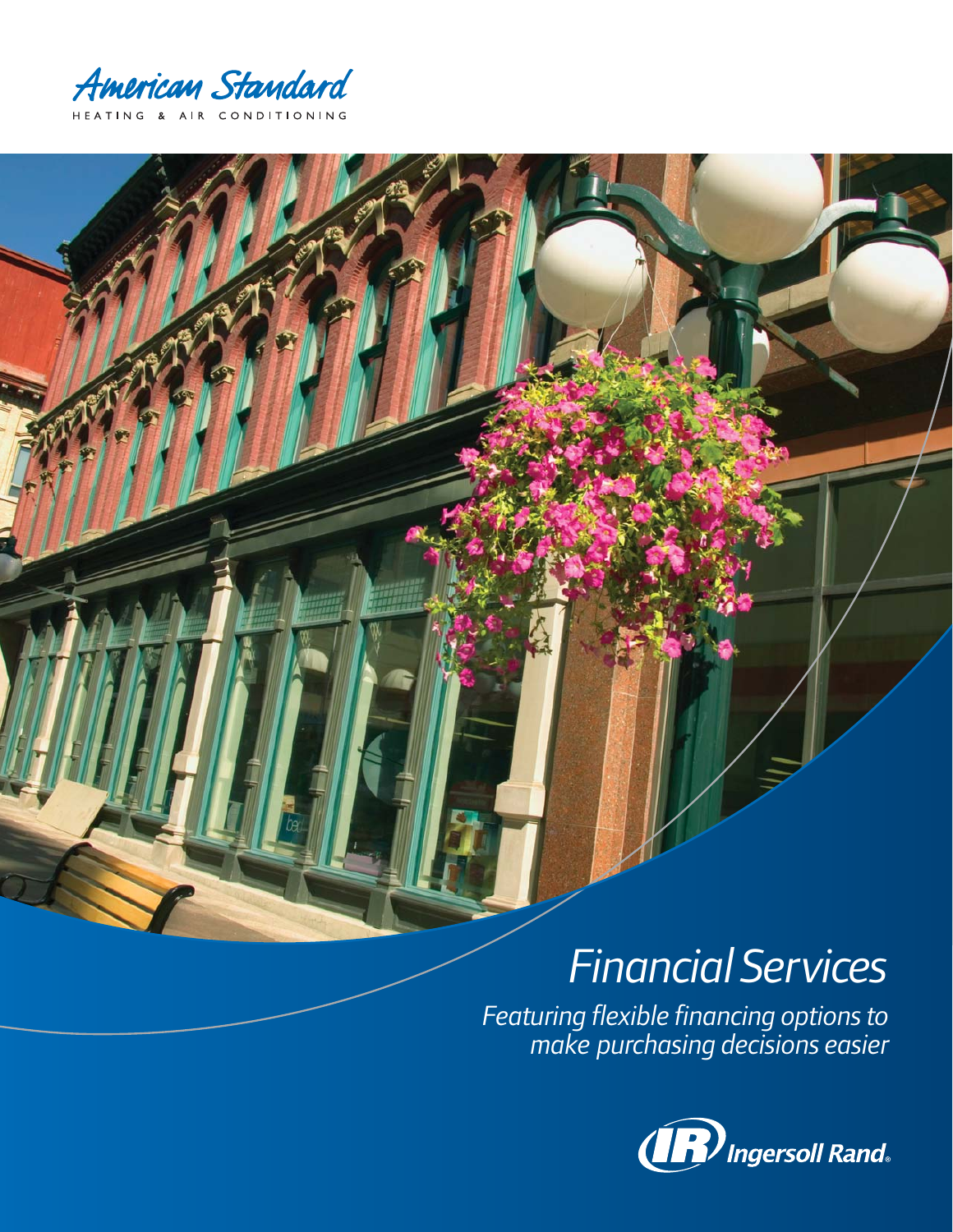

# Financing is Good Business

*The benefits of financing through American Standard, rather than borrowing from the bank or paying cash, are numerous.*

While a bank loan provides direct ownership and the interest expense may be tax deductible, it reduces valuable business credit lines, may have a short repayment term, and may not cover extras such as taxes, freight and installation. Paying cash also provides direct and immediate ownership and eliminates finance charges. However, using cash for a large expenditure reduces operating cash that could have been used for alternate investments and provides no hedge against inflation.

*Our mission is to provide flexible financing options to make purchasing decisions easier. Capital and budgetary restrictions can be overcome with one of American Standard's tailored financial solutions.*







### *Financing through American Standard:*

- Allows you to spread the cost of the entire system, including equipment, engineering, installation and delivery, over the financing term
- Can provide fixed or variable payments
- Offers flexibility in structuring: two- to seven-year terms and monthly, quarterly, semiannual, or annual payment schedules
- Offers flexibility to accommodate seasonal periods or sales peaks with "step-up" or "step-down" payment options
- Allows the later upgrade or addition of equipment to the financing

American Standard will work with you and your contractor to tailor a financing program specific to your needs.

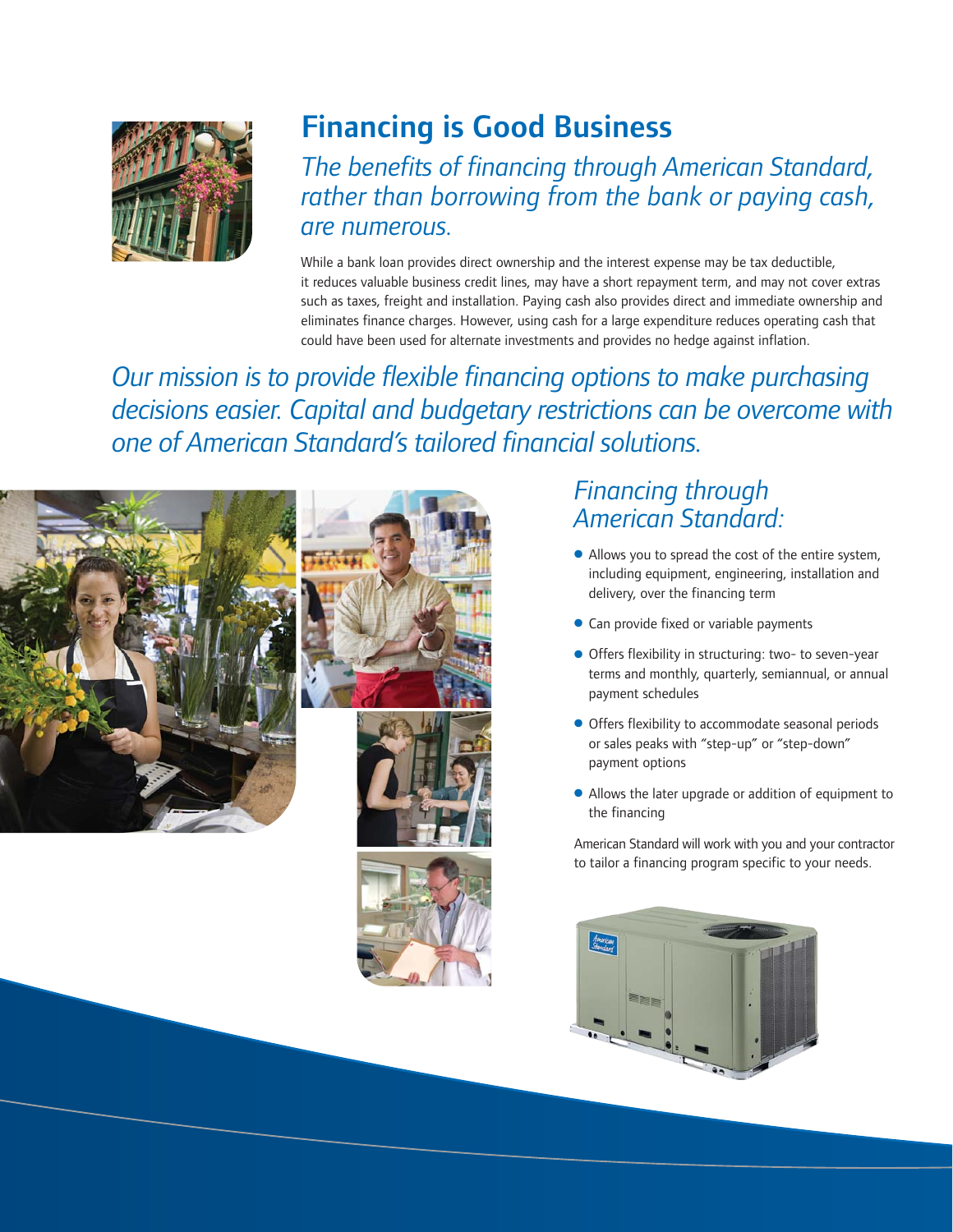## *Common Questions* Keeping it Simple

#### Who qualifies for financing?

Any commercial entity may apply for financing.

#### What can be financed?

We specialize in commercial HVAC financing. However, building controls, lighting, computer-related equipment, industrial/manufacturing equipment, telecommunications, refrigeration, and ice machines are other products we are able to finance. If you need financing for equipment not listed here, call our office.

#### What is the financing secured by?

It is secured by the equipment that you finance/purchase in most cases.

#### What is the minimum transaction?

Typically, we can finance as low as \$5,000. However, this is determined on a case-by-case basis.

#### Can we do structured finance?

Yes, American Standard can structure financing to fit most needs.

#### Does the monthly payment include tax?

The payment quoted to you will not include any applicable taxes. Tax will be added to your payment on a monthly basis according to your state laws. If you are tax exempt, fax a copy of the certificate to American Standard with your application.

#### Is there money due up front?

Generally, no. However documentation fees and advance payments may apply.

#### Will payments change during the financing period?

The monthly payments are fixed for the term unless a special payment structure is pre-arranged.

#### Is insurance needed on the equipment?

Yes, you are responsible for insuring the equipment. Usually, covering financed equipment does not increase insurance premiums on an existing property insurance policy.

#### What happens at the end of the term?

Under the financing (typically a capital lease) the equipment is purchased for \$1 after all payments are made. Other types of financing are available upon request.

### *Seven Steps to Successful Financing*

- <sup>1</sup> A monthly payment should be quoted to you by your contractor. If you have not been quoted a payment, contact your contractor.
- 2 A signed Credit Application is required if you are ready to proceed with the financing. Fax the completed, signed application with the job proposal to American Standard at 1-877-331-3665 or apply online at www.financeingersollrand.com.
- 3 Additional paperwork may be required.
	- If the financed amount is over \$75,000, two years of financials may be requested along with other documentation.
	- Not-for-profit or religious entities must complete a Not-For-Profit/ Religious Organization Questionnaire.
- 4 A credit underwriter will review your application. Typically you should receive a response within 24 hours with an approval, denial, or request for additional information.
- $\overline{\mathbf{5}}$  A financing agreement will be sent for execution following approvals. Upon receipt of the properly executed documents, advance payment and documentation fee (if required), a purchase order will be issued to your contractor. This serves as notice to proceed with the installation.
- 6 Upon completion of the project, the contractor will submit an invoice. After review, you will be contacted to verify equipment acceptance.
- After the verbal approval, a check will be sent to your contractor within 48 hours.

American Standard

HEATING & AIR CONDITIONING

One Centennial Avenue Piscataway, New Jersey 08854 Phone 800-724-6026 Fax 877-331-3665 www.financeingersollrand.com